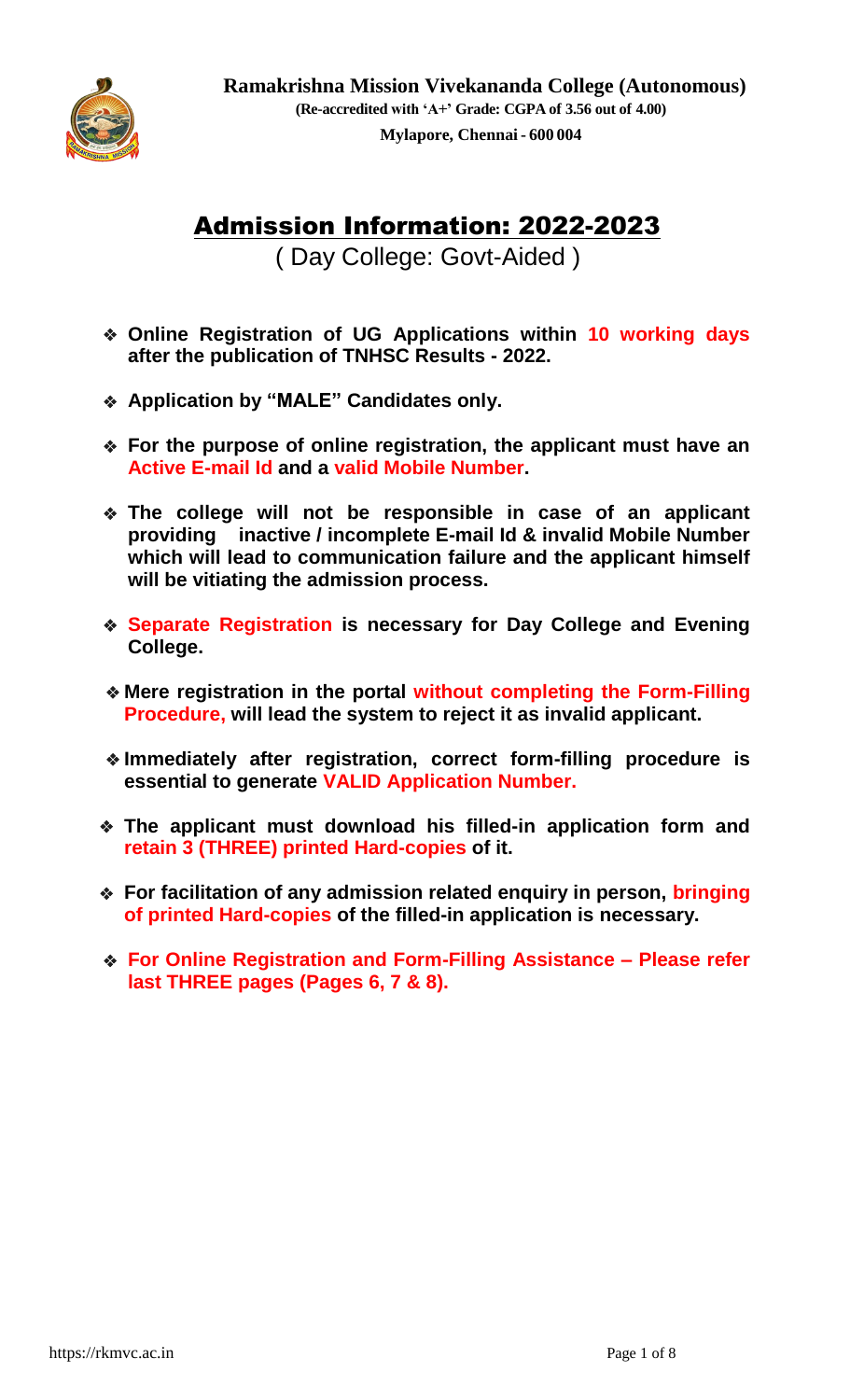

 **Ramakrishna Mission Vivekananda College (Autonomous)**

 **(Re-accredited with 'A+' Grade: CGPA of 3.56 out of 4.00)** 

 **Mylapore, Chennai- 600 004**

# **PROSPECTUS 2022 - 2023**

*Education is the manifestation of the perfection already in man.*

*We want that education, by which character is formed, strength of mind is increased, the intellect is expanded, and by which one can stand on one's own feet.*

*The end of all education, all training, should be man-making. The end and aim of all training is to make the man grow. The training by which the current and expression of will are brought under control and become fruitful, is called education.*

#### **SWAMI VIVEKANANDA**

Ramakrishna Mission Vivekananda College occupies a place of pre-eminence among the educational institutions of the Ramakrishna Mission. It is affiliated to the University of Madras and offers instructions to Under Graduate, Post-Graduate (in the Semester pattern) and Research (M.Phil., & Ph.D.) Courses and admits **MALE** students only. The College has been Re-accredited with 'A+' Grade: CGPA of 3.56 out of 4.00.

#### **COURSES OF STUDY**

#### **B.A., B.Sc., and B.Com.**

Those who have passed the Higher Secondary Certificate examination of Tamil Nadu Board or an equivalent examination are eligible for admission in the first year of the Three year B.A., B.Sc., or B.Com. Degree Courses. All the students joining in B.A., B.Sc., B.Com., M.A., and M.Sc. will study under the semester pattern. The UG programme consists of Foundation Courses, Core-major, Allied and Electives. Besides, first year UG students should opt for either Advanced Tamil (AT) / Basic Tamil (BT) or Non Major Elective (NME) and Skill based electives (SBE), second year UG students will study the Environmental Studies and Skill based electives (SBE), third year UG students will study the Value Based Education (VBE).

All the students of first year B.A., B.Sc., B.Com. will have to enrol under any one of the compulsory extension programs like N.S.S, N.C.C., Sports, Rotaract, and Youth Red Cross Society. Choice based credit system (CBCS) is followed for all undergraduate and postgraduate courses as directed by the University of Madras / Government of Tamil Nadu.

#### **UNDER GRADUATE COURSES**

## **B.A.**

#### **FOUNDATION COURSES:**

(a) Tamil or Sanskrit\* (b) English

\* A bridge Course in Sanskrit will be conducted for those who have not studied Sanskrit previously but would like to opt Sanskrit under Part I.

#### **CORE COURSES:**

#### **HISTORICAL STUDIES (MAIN)**

| <b>Allied Subjects:</b> | (i) Public Administration         | (ii) Tourism & Travel Management |
|-------------------------|-----------------------------------|----------------------------------|
|                         | (iii) Introduction to Archaeology |                                  |

**ECONOMICS (MAIN)**

| <b>Allied Subjects:</b> |  |  |  | Mathematics for Economists |
|-------------------------|--|--|--|----------------------------|
|                         |  |  |  |                            |

(ii) Statistics for Economists, Introduction to Econometrics

Students with Mathematics will be preferred.

#### **PHILOSOPHY (MAIN)**

| Allied subjects:          | (i) Principles of Sociology (ii) Study of Indian Society                            |
|---------------------------|-------------------------------------------------------------------------------------|
|                           | (iii) Foundations of Psychology (iv) Industrial Psychology                          |
| <b>ENGLISH (MAIN)</b>     |                                                                                     |
| <b>Allied Subjects:</b>   | (i) Social History of England (ii) History of English Literature and Literary Forms |
| <b>SANSKRIT (MAIN)</b> ** |                                                                                     |
| <b>Allied Subjects:</b>   | Ancient Indian History (upto 1206 A.D.)<br>(i)                                      |
|                           | (ii) Cultural Tourism and Travel Management                                         |

\*\* Prior knowledge of Sanskrit is not necessary for joining B.A. (Sanskrit) course.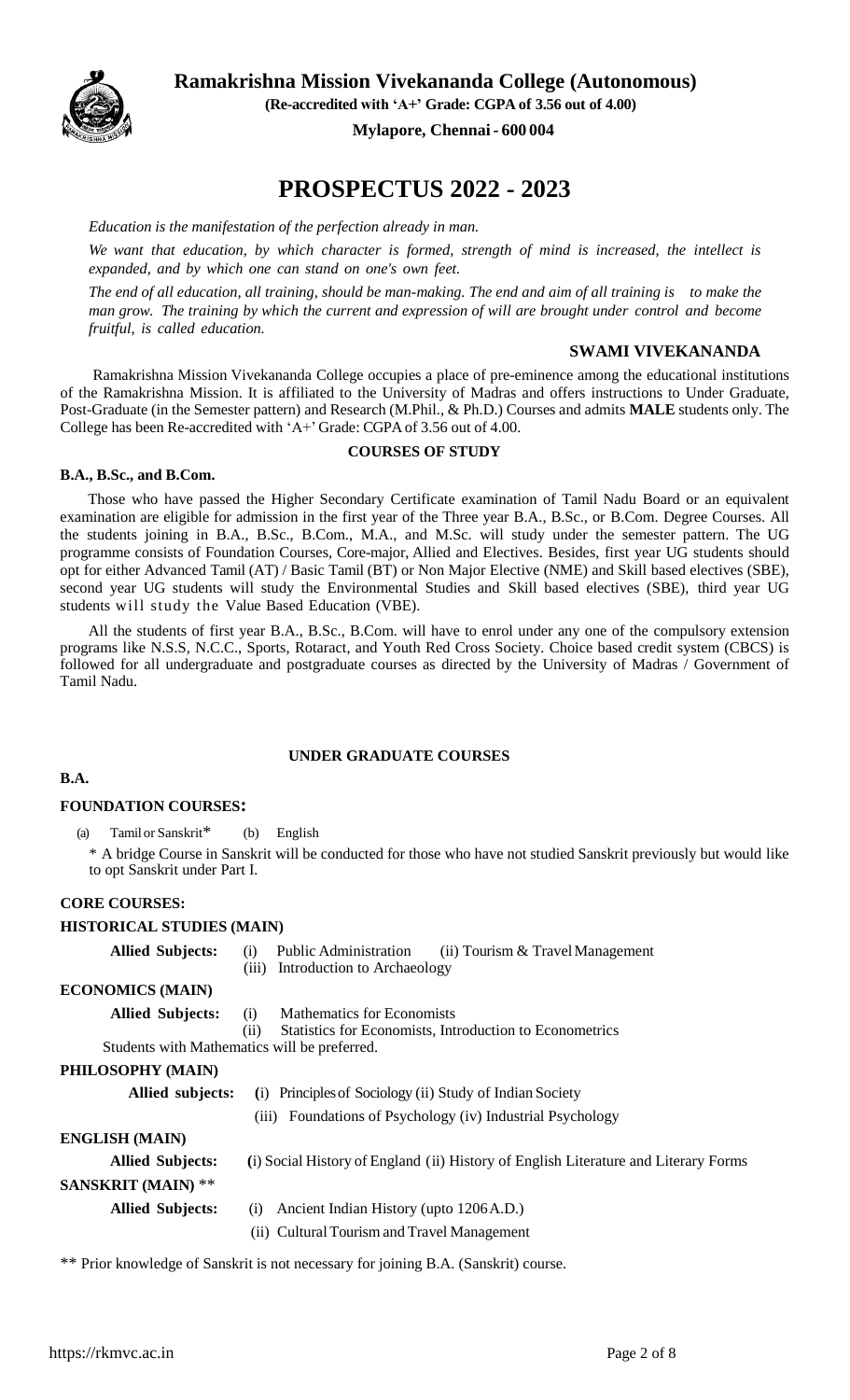## **B.Sc.**

#### **FOUNDATION COURSES:**

(a) Tamil or Sanskrit\* (b) English

\* A bridge Course in Sanskrit will be conducted for those who have not studied Sanskrit previously but would like to opt Sanskrit under Part I.

#### **CORE COURSES:**

## **MATHEMATICS (MAIN)**

| <b>Allied Subjects:</b>                      | (i)  | Physics                        | (ii) Chemistry                                  |
|----------------------------------------------|------|--------------------------------|-------------------------------------------------|
|                                              |      | (or)                           |                                                 |
|                                              | (i)  |                                | Calculus of Finite Differences and Applications |
|                                              | (ii) | <b>Mathematical Statistics</b> |                                                 |
| PHYSICS (MAIN)                               |      |                                |                                                 |
| <b>Allied Subjects</b>                       | (i)  | <b>Mathematics</b>             | (ii) Chemistry                                  |
| <b>CHEMISTRY (MAIN)</b>                      |      |                                |                                                 |
| <b>Allied Subjects:</b>                      | (i)  | <b>Mathematics</b>             | (ii) Physics                                    |
| PLANT BIOLOGY AND PLANT BIOTECHNOLOGY (MAIN) |      |                                |                                                 |
| <b>Allied subjects:</b> (i)                  |      | Zoology                        | (ii) Chemistry                                  |
| ADVANCED ZOOLOGY AND BIOTECHNOLOGY (MAIN)    |      |                                |                                                 |
|                                              |      |                                |                                                 |

**Allied Subjects:** (i) Botany (ii)Chemistry

#### **For B.Sc. Mathematics:**

i. Only candidates who have studied Mathematics and Physics/Chemistry/Statistics/Computer Science at the Higher Secondary or equivalent level examination are eligible to apply.

## **ii. Students who have studied Business Mathematics alone are not eligible for B.Sc. Mathematics.**

#### **B.Com.**

## **FOUNDATION COURSES**

(a) Tamil or Sanskrit\* (b) English

\* A bridge Course in Sanskrit will be conducted for those who have not studied Sanskrit previously but would like to opt Sanskrit under Part I.

## **CORE COURSES:**

#### **COMMERCE (MAIN)**

**Allied Subjects:** (i) Quantitative Techniques (ii) Advanced Quantitative Techniques

- (ii) Corporate Governance, Ethics and Sustainability
- (iii) Security Analysis and Portfolio Management

The candidate who has studied Mathematics or Business Mathematics in their qualifying Examination will be preferred.

#### **POST GRADUATE COURSES**

|  | <b>M.A.</b> : 1. Economics 2. Philosophy 3. Sanskrit |  |                                                                                                |
|--|------------------------------------------------------|--|------------------------------------------------------------------------------------------------|
|  |                                                      |  | <b>M.Sc.</b> : 1. Mathematics 2. Physics 3. Chemistry 4. Plant Biology and Plant Biotechnology |

P.G. Students shall have to take one paper from other departments under Extra Disciplinary Elective in the II Semester.

## **Research Degrees:**

**M.Phil.:** Economics, Philosophy, Sanskrit, Mathematics and Botany.

**Ph.D. :** Economics, Philosophy, Sanskrit, Mathematics, Physics, Chemistry, Botany.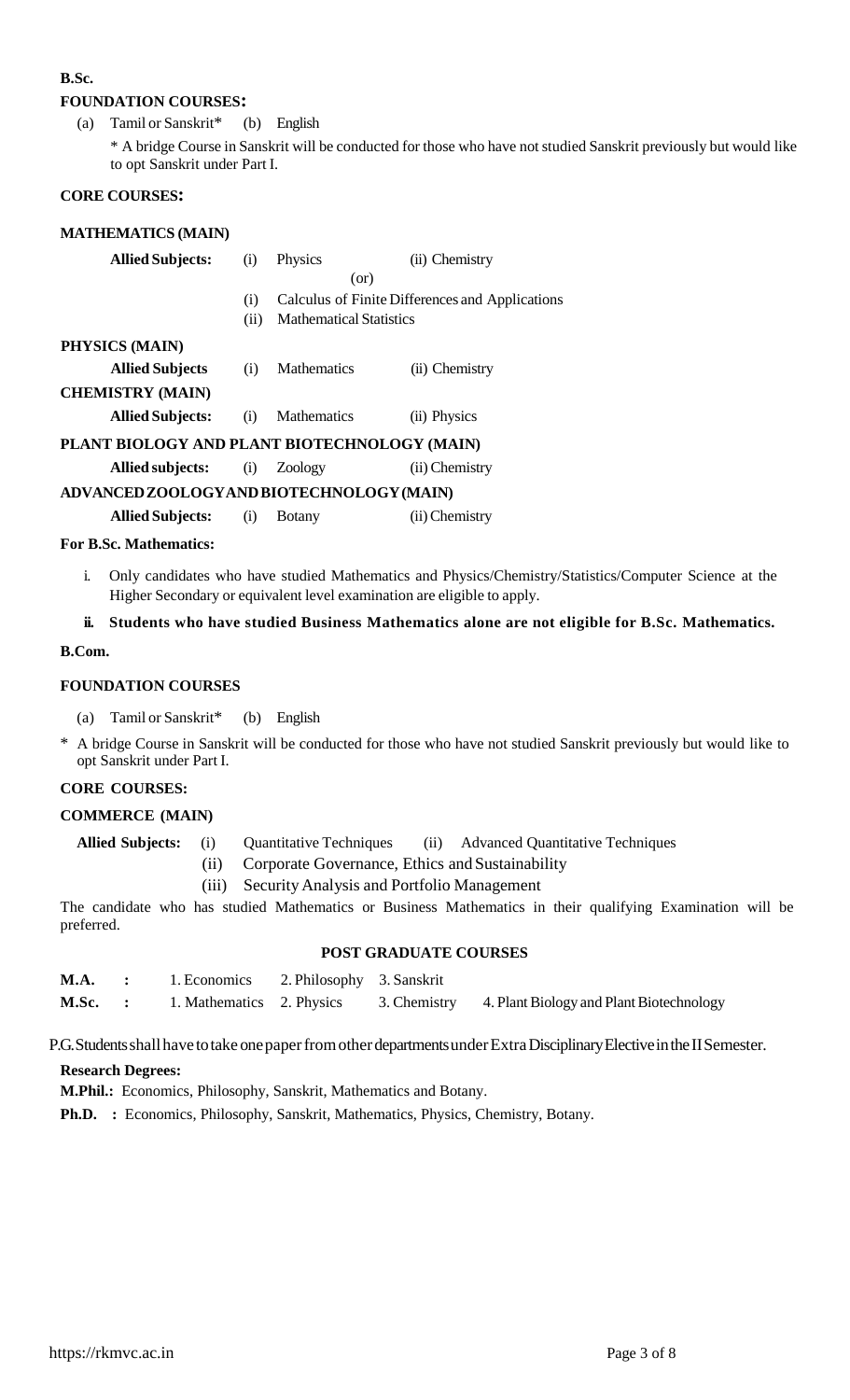## **APPLICATION**

- 1. Applicants for the M. Phil and Ph.D. programmes may contact the concerned Head of the Department.
- 2. Applicants for the M.A. Degree course in Economics should have passed the B.A. Degree Examination in Economics or B.Sc. Mathematics or B.Sc. Statistics or B.Com.
- 3. Applicants for M.Sc. courses in Plant Biology & Plant Biotechnology, Mathematics, Physics and Chemistry should have passed B.Sc., with Botany / Plant Biology and Plant Biotechnology, Mathematics, Physics and Chemistry major respectively or any relevant course approved as equivalent by the University of Madras.
- 4. Applicants for M.A. course in Sanskrit should have passed B.A. Degree examination with Sanskrit under Part III or the Siromani Examination or any degree with Sanskrit under Part I or any graduate who passes an aptitude test to be conducted by the Department.
- 5. Those who have passed B.A., B.Sc., or B.Com. examination in any subject are eligible for admission to the M.A. course in Philosophy.

## **B.A., B.Sc., B.Com.**

- **1.** Separate Application forms should be used for each Main subject for the B.A., B.Sc., and B.Com. courses.
- **2.** Candidates desiring admission to the college should apply through online portal available in the College website on payment of a fee of Rs. 50/- (including registration fee) for U.G. Courses. SC/ST candidates are exempted from this fee by uploading a copy of their latest Community Certificate issued by the Government of Tamil Nadu.
- **3.** The relevant documents mentioned in the Application must be uploaded in PDF format.
- **4.** The last date for applying through online will be the 10<sup>th</sup> working day from the date of publication of the results of Tamil Nadu State Board Higher Secondary Certificate Examinations for the B.A., B.Sc., & B.Com., and 10<sup>th</sup> working day from the date of publication of the Undergraduate results of the University of Madras for the M.A. and M.Sc.
- **5.** Students who have passed examinations in private institute and students coming from other State or other country seeking admission to the Three Year Degree Course of this College are advised to apply to the Registrar, University of Madras, furnishing all particulars of the examination passed by them and ascertain whether the University would consider them eligible for admission to the Degree Course of this University. A copy of the reply received from the Registrar in PDF format must also be uploaded along with the Application submitted to the college for prompt action. **Application unaccompanied by a copy of the certificate from the University of Madras declaring their eligibility will be rejected.**

#### **AGE**

The upper age limit for admission to UG courses will be 21 (Twenty One) years as on 1<sup>st</sup> July 2022. For SC / SC(A) /ST/BC/BC(M)/MBC/DNC candidates, the age limit is relaxable by 3 years. A relaxation of 5 years is permitted for differently abled.

## **ADMISSION**

- 1. The admission shall be made purely on the basis of merit subject to the reservation rules prescribed by the Government of Tamil Nadu.
- **2. The Application Number should be quoted for any enquiries about admission.**
- 3. Admissions of all students are subject to confirmation by the University of Madras and it is the responsibility of the students to comply with the requirements of the University of Madras and get their qualifying examinations recognised immediately after admission. All admissions are only provisional until recognition is secured from the University of Madras. The provisional admission is at the risk of the candidates.
- 4. Admission is subject to verification of marks statement by the Directorate of Government Examinations, Tamil Nadu. The applicants should submit the following certificates in original, if selected. They should also produce **THREE** xerox copies (attested) of the following certificates:
	- (a) Transfer Certificate.
	- (b) Conduct Certificate from the Head of the institution where he studied last.
	- (c) Grade/Marks Statement.
	- (d) The latest Community Certificate from the Govt. of Tamil Nadu, if the candidate belongs to BC/ BC (M)/ MBC/ DNC/ SC/SC(A)/ST.
	- (e) Certificate for the differently abled from competent authority.
	- (f) Certificate of proof for the wards of Ex-servicemen.
	- (g) Certificate of proof for extra-curricular activities in Sports (District, State and National level)/ NCC/NSS.
	- (h) Migration Certificate and Eligibility Certificate (from University of Madras) should be produced wherever applicable.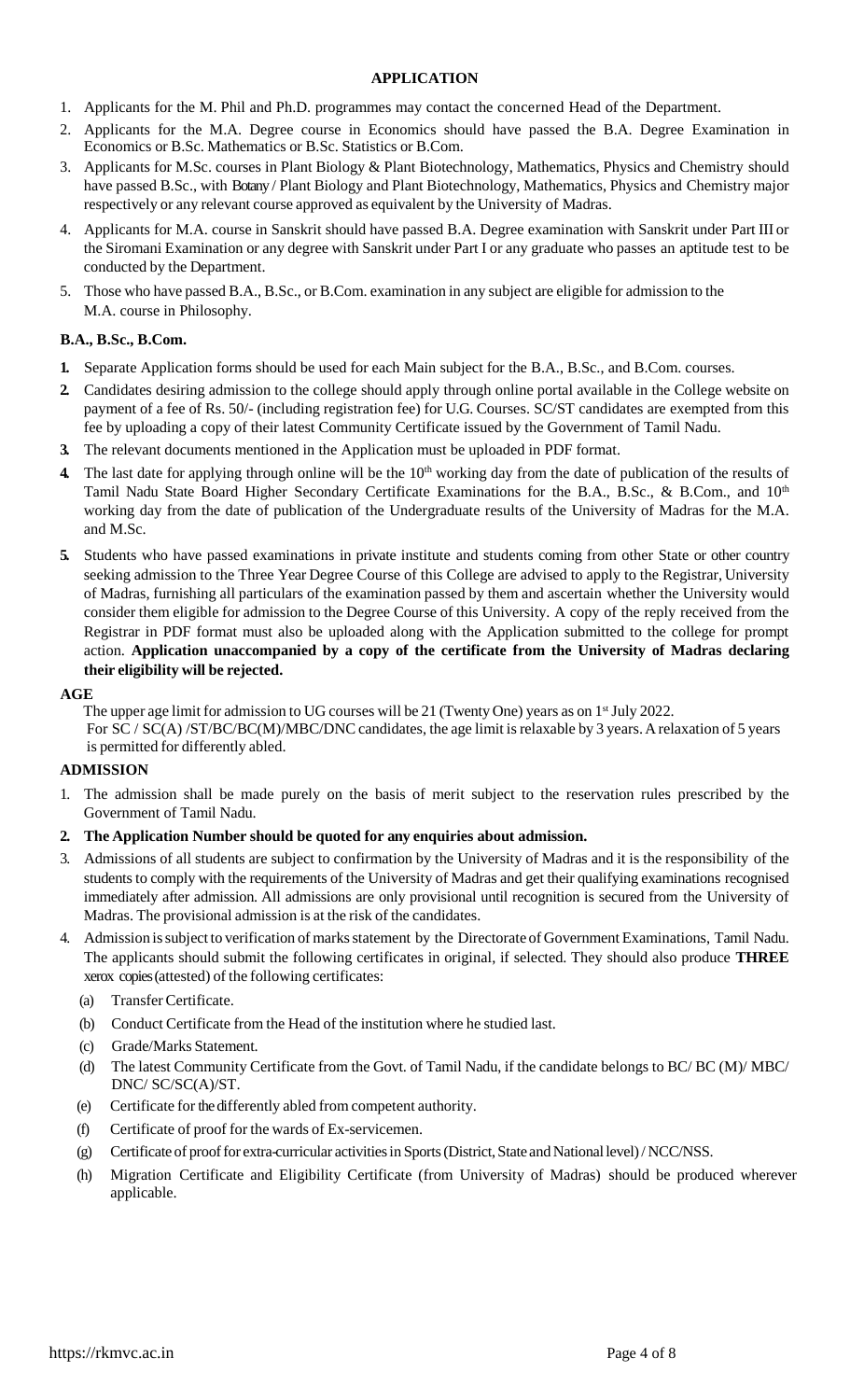Candidates who do not appear for the interview on the date specified or who do not pay their fees within the time specified will forfeit their seats.

The college authorities reserve the right to cancel the admission of the student if any discrepancy is subsequently noticed between the certificates produced and the entries in the application or if any suppression of facts is discovered.

#### **FEES**

Students admitted to the courses are required to remit their fees in the Punjab National Bank, R.H. Road Branch before 2 p.m. on that day itself. No request for time extension will be entertained.

| <b>FEES</b><br><b>PER</b><br><b>YEAR</b><br>2022 - 2023 | Tuition<br>Fees<br>Rs. | Special*<br>Fees<br>Rs. | Science $*$<br>Fees<br>Rs. |
|---------------------------------------------------------|------------------------|-------------------------|----------------------------|
|                                                         |                        | 265                     | $\ddot{\phantom{a}}$       |
|                                                         |                        | 265                     | <b>200</b>                 |
| B.Sc. Maths, CFD and Mathematical Statistics            |                        | 265                     | $\cdots$                   |
|                                                         |                        | 265                     | 250                        |
|                                                         |                        | 265                     | 250                        |
| B.Sc., Plant Biology & Plant Bio-technology             |                        | 265                     | 250                        |
| B.Sc., Adveanced Zoology & Bio-technology               |                        | 265                     | 250                        |
|                                                         |                        | 265                     |                            |
|                                                         | 500                    | 315                     |                            |
|                                                         | 750                    | 315                     | $\cdots$                   |
|                                                         | 750                    | 315                     | 350                        |
|                                                         | 750                    | 315                     | 450                        |
| M.Sc., Plant Biology and Plant Biotechnology            | 750                    | 315                     | 350                        |
|                                                         | 500                    | 315                     | $\cdots$                   |
|                                                         | 750                    | 315                     | 450                        |

1. An admission fee of Rs. 5/- will be collected from all new entrants.

2. Verification of certificate fee of Rs. 50/- per mark list will be collected from all newentrants.

\* Fee structure is likely to be revised - order awaited.

#### **IN ADDITION TO THE ABOVE FEES, THE FOLLOWING FEES WILL BE COLLECTED.**

- 1. University Registration fee for all graduate courses (Rs. 80/-), for all P.G. Course (Rs. 100/-).
- 2. Matriculation fee (Rs. 30/-) will be collected from all new entrants to Under-Graduate courses.
- 3. A recognition fee of (Rs. 100/-) from all Tamil Nadu Higher Secondary students; and Rs. 200/- from others will be collected.
- 4. University games fees UG Rs.60/ PG Rs40/- University Library fees UG Rs.60/ PG Rs.40/-
- 5. Cultural youth festival fees Rs. 30/- Development of Infrastructure fees Rs. 30/- NSS Rs. 10/-
- 6. Flag day Rs. 5/-
- 7. Convocation Fee Rs. 25/-
- 8. Youth Red Cross Society Rs. 20/-
- 9. Students Safety Insurance Scheme Rs.15/-

#### **Note:** *Any student who is absent without the written permission from the Principal for the first five working days after admission will forfeit his seat.*

## **SCHOLARSHIPS**

For scholarships from the State Government, the Central Government, the Adi-Dravida Welfare Department and from the College Endowments, students are advised to apply in the prescribed format in time. The college will not undertake to obtain the scholarships. Fees due to the College will not be suspended just because the award of a Scholarship is expected from any of the above agencies. Late payment of fees will necessarily incur a fine unless prior permission has been obtained for the latepayment.

The attendance requirement stipulated by the University of Madras will be strictly enforced.

#### **HOSTEL**

Information regarding admission to the hostel (Gurukul) can be had, subject to availability from the Hostel Office.

#### **PLACEMENT**

More than 30 leading MNC and other companies come to the college for on and off campus interview and recruit more than 200 students every year.

#### **WARNING**

**Raggingof anykind is strictlyprohibitedand punishable.Students indulging in ragging would be expelledfromthecollege immediately.**

**Students can make a written complaint on any sort of ragging and lodge it in the 'black box' keptin thePrincipal's office.**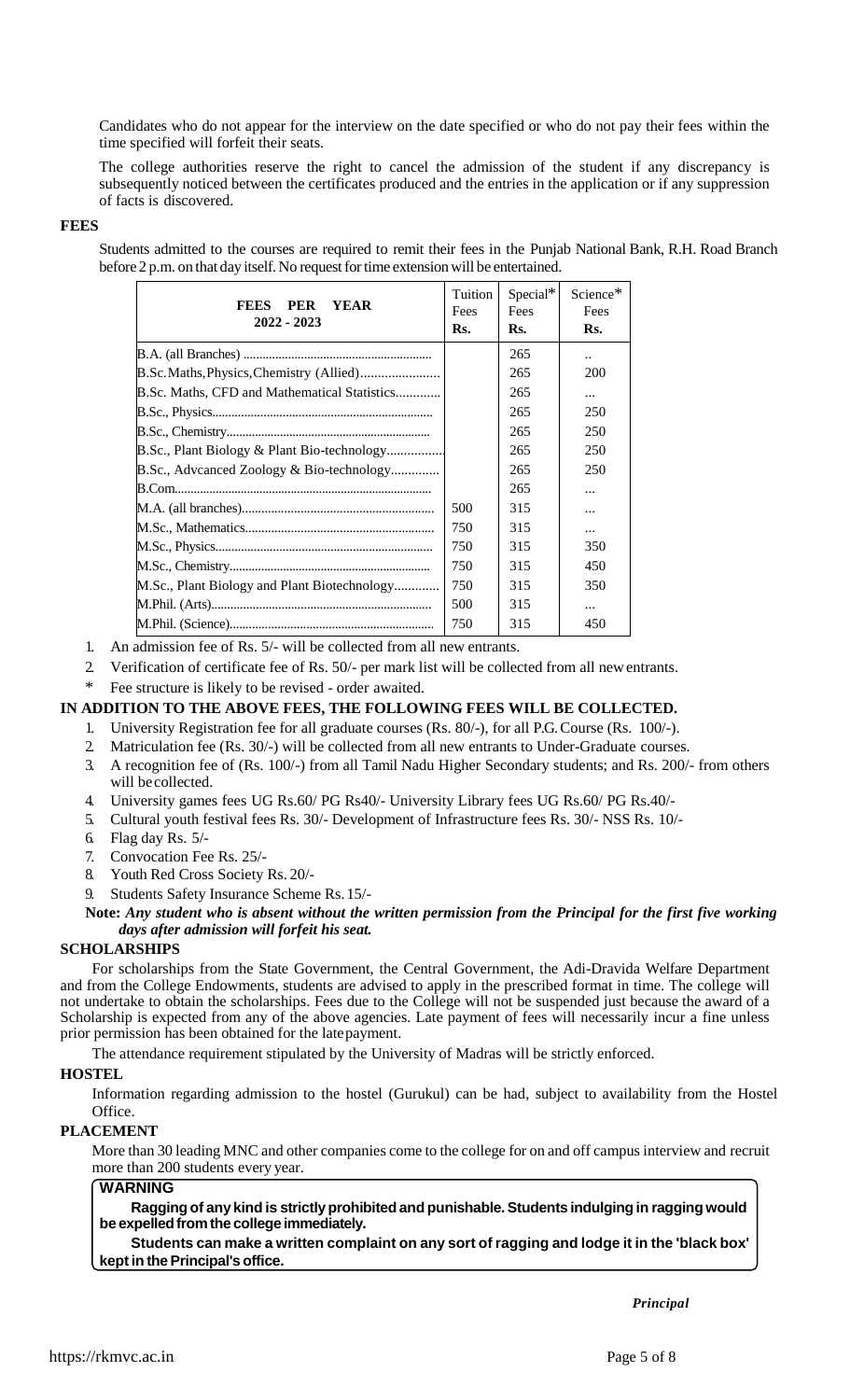# **ONLINE REGISTRATION AND FORM-FILLING ASSISTANCE**

## **1. The applicants are advised to keep the following ready before registration:**

- a. Valid Mobile Numbers (in use) belonging to the applicant/parent(s)
- b. Valid e-mail id (in use) belonging to the applicant
- c. Scanned/Soft Copy/PDF of his Recent Passport Size Photo *(not to exceed 80kb)*
- d. Scanned/Soft Copy/PDF of his Class 12 Marks statement *(not to exceed 200kb)*
- e. Scanned/Soft Copy/PDF of his Latest Community Certificate, if applicable *(not to exceed 200kb)*
- f. Scanned/Soft copy/PDF of his Disability Certificate, if applicable *(not to exceed 200kb)*
- g. Applicant's Aadhaar Card Number
- h. Mode of payment: Debit/Credit Card, UPI details, etc.

## **2. New User Registration:**

- a. Log into <https://rkmvc.ac.in/>
- b. Read the *Admission Information thoroughly* before proceeding for registration.
- c. You have to **register separately** for *Day College (Aided Courses)* and *Evening College (Self-Financing Courses)*.

## **3. Registration Particulars:**

- a. Applicant's Name (as in Class 12 Marks Statement) must be filled in **CAPITAL** letters
- b. Applicant's Date of Birth
- c. Mobile Number of the Applicant (to which admission related information will be sent)
- d. Mobile Number of the Parent
- e. E-mail id (to which admission related information will be sent)
- f. Confirm by clicking the checkbox that you have read the Admission Information and agree to abide by it before proceeding further.

## **4. Registration:**

- a. CAUTION: Before clicking the **REGISTER** button, once again re-check the above data (spelling, numerals, etc.) you have filled-in.
- b. On registering, a One-Time Password (**OTP**) will be sent to the Applicant's Mobile Number to validate the details.
- c. Enter the OTP to **VALIDATE**.
- d. After validation, you will get a pop-up message on the screen, confirming your registration with a **User ID & Password.** (You will also receive an SMS and e-mail for the same).
- e. You will be allowed to login only with the User ID and Password henceforth.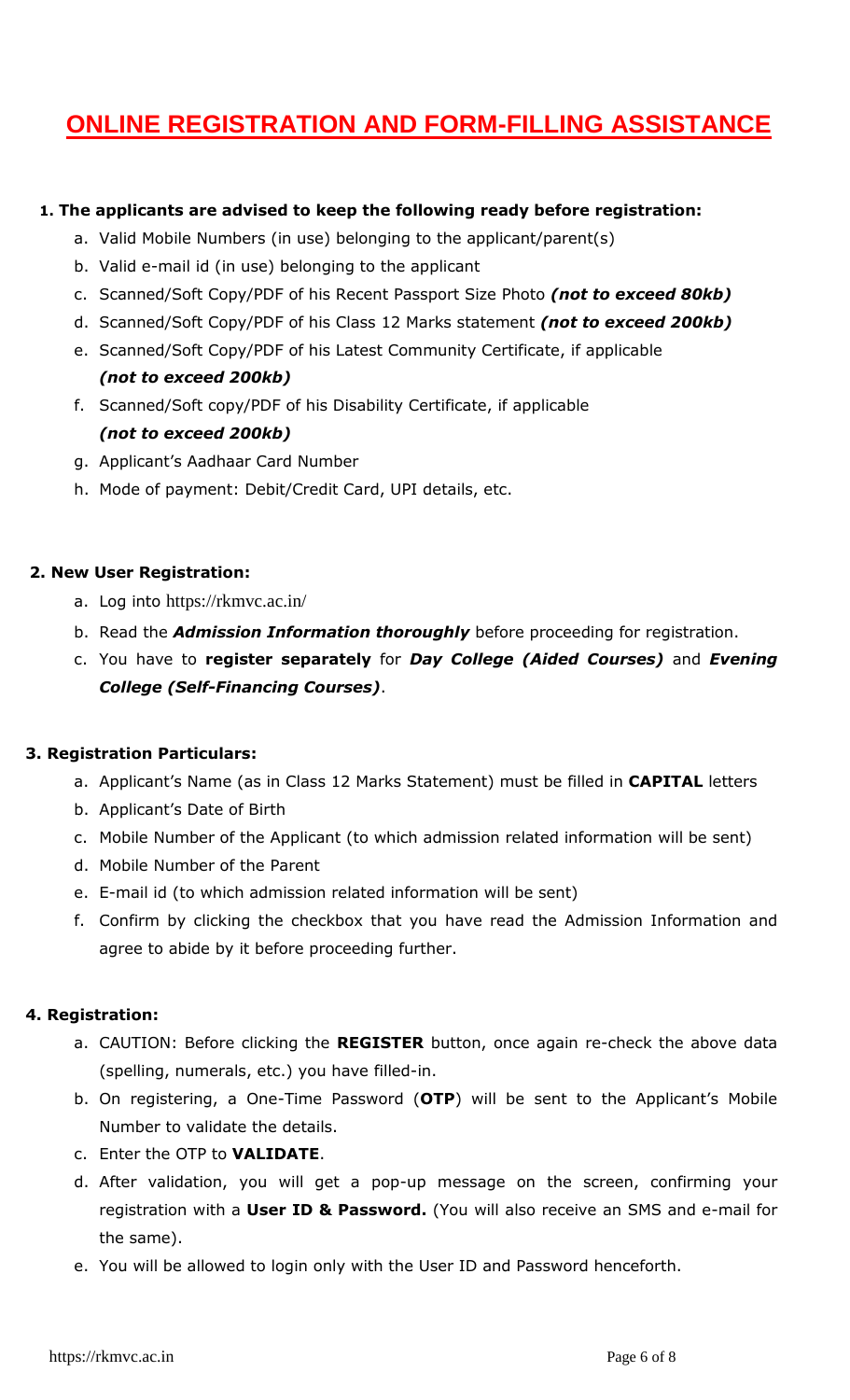## **5. Login for Registered Users:**

- a. After registration, you have to login to fill-in the applicant's details.
- b. Proceed to the window **" ALREADY REGISTERED APPLICANT? ".**
- c. Enter **Applicant's User ID** and **Password.**

## **6. General Details:**

- a. Fill in your personal details, details about the parents and the address.
- b. Detail about the **Local Guardian** will be applicable only for applicants outside Chennai.
- c. Permanent Address is where you originally reside.
- d. Local Address is where you will reside during the period of your college-study.
- e. Upload your latest passport size photo (well-groomed, formals). Don't upload selfies.
- f. **SAVE** the details to proceed to the next page **Specific Details.**

# **7. Specific Details:**

- a. Certificate from competent authorities have to be uploaded in the case of being Differently Abled, Son of Ex-Serviceman and National/International Achievements in Sports/Games.
- b. **SAVE** the details to proceed to the next page **Educational Qualification Details.**

# **8. Educational Qualification Details:**

- a. Ensure every column is filled with correct and valid data diligently.
- b. "Language to be chosen in Part 1" refers to the language (Tamil/Sanskrit) that you would opt to study during the course of your study in college.
- c. In the Marks Details segment, fill in the subjects that you studied and the respective marks secured in Class 12 as declared by your Board of study (TNHSC, CBSE, ISC, etc.)
- d. **SAVE** the details to proceed to the next page **Applicant Document attachments.**

# **9. Applicant Document Attachments:**

- a. Attach the scanned/pdf copy of the documents required to be part of the application based on the details furnished by you.
- b. Click **NEXT** to choose the courses that you intend to apply.

## **10. Choosing the Courses to apply:**

- a. You may click the check box of the course(s) that you intend to apply.
- b. If you intend to apply for more than one course from the list of eligible courses, you can click the check-box of the courses that you wish to apply.
- c. Read carefully the 'Declaration by the Applicant' before clicking **I AGREE & APPLY.**
- d. On clicking **I AGREE & APPLY,** you will be prompted to ensure that all the details furnished are correct and valid.
- e. You will not be allowed to edit details after you click **YES**.